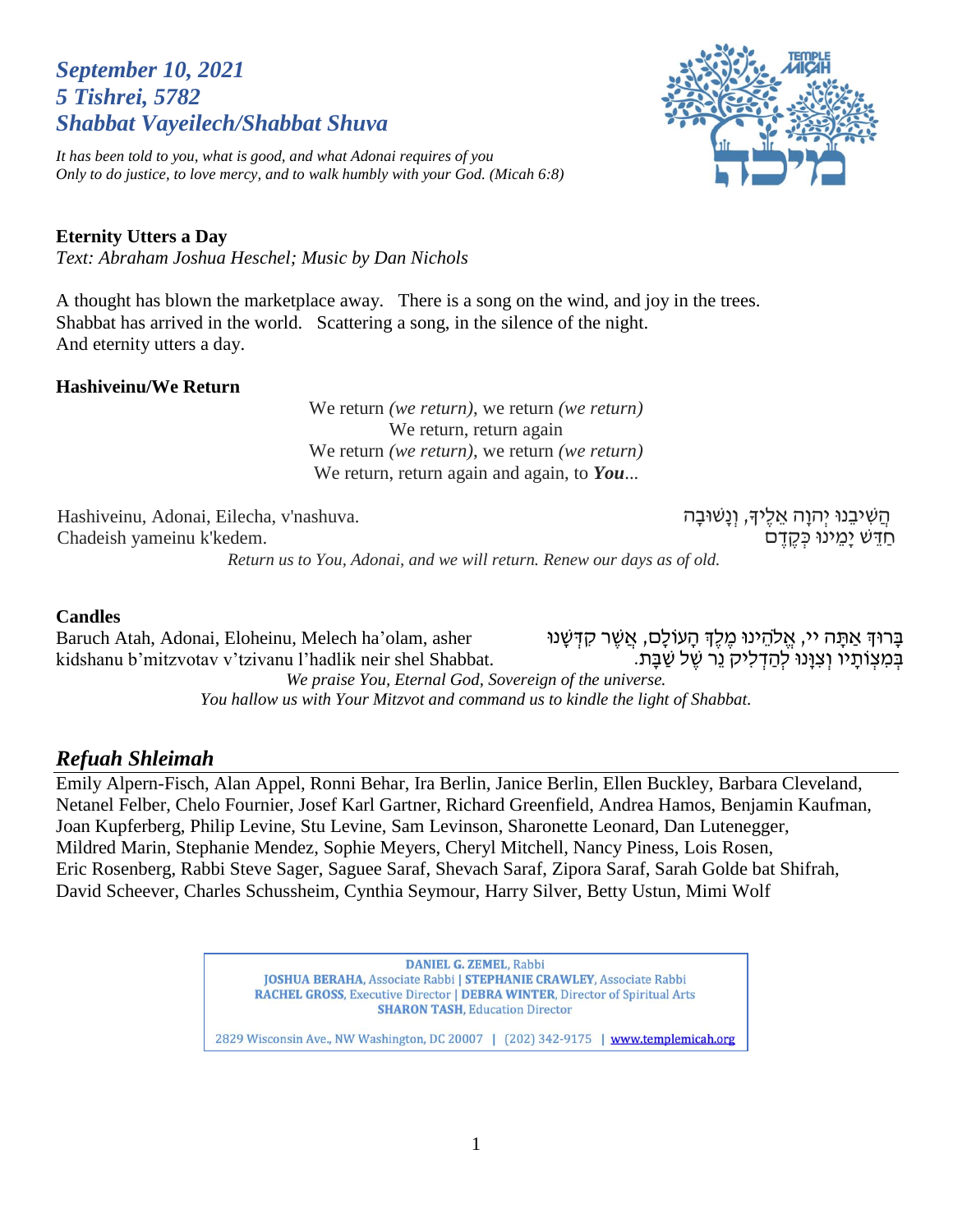**Heal Us Now** *Music and English lyrics by Cantor Leon Sher*

R'faeinu Adonai v'neirafei, hoshieinu v'nivasheia Eil karov l'chol korav, ach karov lireiav, yish'o

## ּרְפָאֵנוּ יְיָ וְנֵרָפֵא הוֹשִׁיעֵנוּ וְנִוָּשֵׁעָה אֵל קָרוֹב לְכָל-קֹרְאָיו, אַךְ קָרוֹב לִיְרֵאָיו יִשְׁעוֹ

We pray for healing of the body, we pray for healing of the soul, For strength of flesh and mind and spirit, we pray to once again be whole...

#### *Eil Na, r'fa na*; O please heal us now *R'fuat hanefesh, r'fuat haguf, r'fuah sh'leimah* Heal us now

Hoshia et amecha, uvarech et nachalatecha, ureim v'naseim ad ha'olam Mi shebeirach avoteinu, mi shebeirach imoteinu, Ana, Adonai, hoshia na

ּאֶת-עַמֶּךָ וּבָרֵךְ אֶת-נַחֲלָתֶךָ הוֹשְׁיעָה ּוּרְעֵם וְנַשְּׂאֵם עַד-הָעוֹלָם ְשֶׁ בֵּרַךְ אִמֹוֹתֵינוּ שֶׁבֵּרַךְ אֲבוֹתֵינוּ, מִי מִי, אַנַא יִיַ הוֹשִׁיעַה נַא

We pray for healing of our people, we pray for healing of the land, And peace for every race and nation, every child, every woman, every man...

#### **Kiddush**

Baruch Atah, Adonai, Eloheinu, Melech ha'olam, borei p'ri hagafen. Baruch Atah, Adonai, Eloheinu, Melech ha'olam, asher kidshanu b'mitzvotav v'ratzah vanu, v'shabat kodsho b'ahavah uv'ratzon hinchilanu, zikaron l'maaseh v'reishit. Ki hu yom t'hilah l'mikra'ei kodesh, zeicher litziat mitzrayim. Ki vanu vacharta v'otanu kidashta mikol ha'amim, v'shabbat kodsh'cha b'ahavah uv'ratzon hinchaltanu. Baruch Atah, Adonai, m'kadeish hashabbat.

בָרוּךְ אַתָּה יי, אֱלֹהֵינוּ מֵלֵךְ הָעוֹלָם, בּוֹרֵא פִּרְי הַגַּפֵן. בַּרוּךְ אַתַּה יי, אֱלֹהֵינוּ מֶלֶךְ הַעוֹלָם, אֲשֶׁר קִדְּשָׁנוּ בְּמִצְוֹתַיו וְרַצָה בָנוּ, וְשַׁבָּת קַדְשׁוֹ בְּאַהֲבָה וּבְרַצוֹן הִנְחִילֵנוּ, זִכֲרוֹן לִמַעֲשֶׂה בְרֵאשִׁית. כִּי הוּא יוֹם תְּחִילָה לִמְקְרָאֵי קֹדֵשׁ, זֶכֶר לִיצִיאַת מִצְרַיִם. כִּי-בָנוּ בַחַרְתַּ וְאוֹתֲנוּ קִדַשְׁתַּ, ֹמְכָּל-הָעַמִּים, וְשַׁבָּת קָדְשְׁךָ בְּאַהֲבָה וּבִרָצוֹן הִׁ נְחַ לְתָ נּו. בָרּוְך אַ תָ ה יי, מְ קַ דֵ ש הַ שַ בָ ת.

*We praise You, Eternal God, Sovereign of the universe, Creator of the fruit of the vine. We praise You, Eternal God, Sovereign of the universe; You call us to holiness with the Mitzvah of Shabbat – the sign of Your love, a reminder of Your creative work, and of our liberation from Egyptian bondage, our day of days. On Shabbat especially, we hearken to Your call to serve You as a holy people. We praise You, O God, for the holiness of Shabbat.*

#### **Challah**

Baruch Atah, Adonai, Eloheinu, Melech ha'olam, hamotzi lechem min ha'aretz.

ברוּךְ אַתָּה יי, אֱלֹהֵינוּ מֶלֶךְ הָעוֹלָם, הַ מֹוצִׁ יא לֶחֶ ם מִׁ ן הָ אָ רֶ ץ.

*We praise You, Eternal God, Sovereign of the universe, who causes bread to come from the earth.*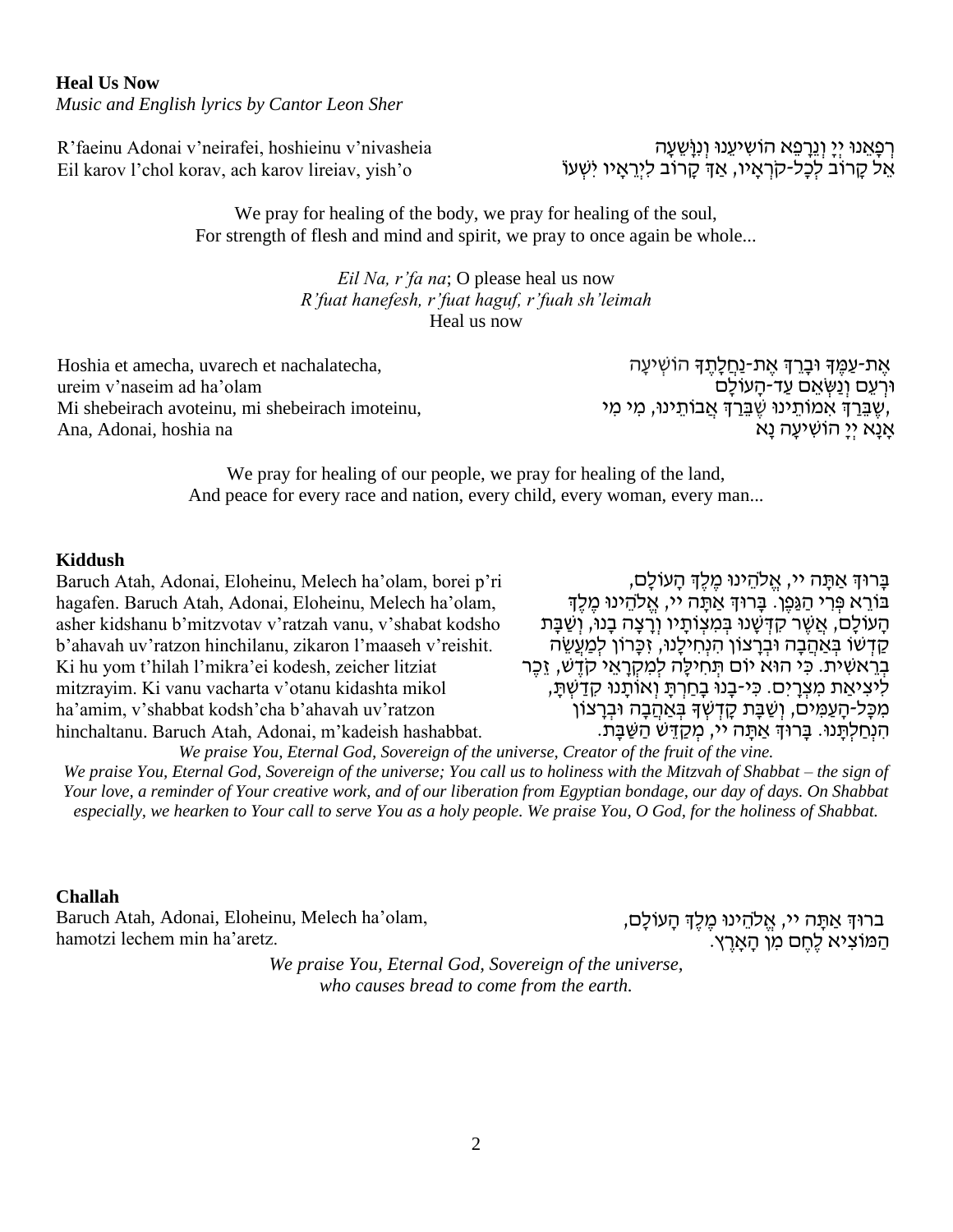**Arise! Arise!**  *Music and Lyrics by Jean Rohe*

Arise! Arise! I see the future in your eyes To a more perfect union we aspire And lift our voices from the fire

Atlantic and Pacific flow The Great Lakes and the Gulf of Mexico The land between sustains us all To cherish it, our tireless call

We reached these shores from many lands We came with hungry hearts and hands Some came by force and some by will At the auction block, or the darkened mill

Our great responsibility To be guardians of our liberty 'Till tyrants bow to the people's dream And justice flows like a mighty stream

# *We Remember a Few of Far Too Many Lives Lost to COVID-19*

Brittanya Karma, 29, German-Thai rapper and TV personality, Hamburg, Germany Veasna Chheng, 37, chauffeur who cooked for those he loved, Providence, Rhode Island Clara Caridad Matos, 67, grandmother, registrar at Walter Johnson High School, Silver Spring, Maryland

## *We Remember Those Lost to Violence in Washington, DC*

Ricky Darnell Black, 41, SE DC; Eyon Falby, 65, NW DC; Delontae Kelly, 31, NW DC

## *Shiva*

Gregory Gaymont, uncle of Jodi Enda

## *Shloshim*

Gayle Hoover, Gertrude Klaus

## *Yahrzeit*

Roberto Benda, Laurel Bergold, Harold Bernard, Jason Black, Herbert Blumenthal, Richard Coffman, Louis Anthony "Tony" Coloretti, Dora Evers, Ferdinand Gassman, Samuel Gottlieb, Robert Gruenberg, Chester C. Halpern, David Landa, Rhoda Landa, Paul Lavilla, Robert Lewis, Helene Liebenau, Albert Mishkin, Walter Page, Barbara Pastor, William Paul, Lisa Raines, Michael Rifkin, Eleanor Rosenbluth, Donald Rothberg, Joseph Rubin, Albert Sherwat, Edward Spingarn, Ethan Stang, Herman Surick, Robert Wentworth, Howard Wilder